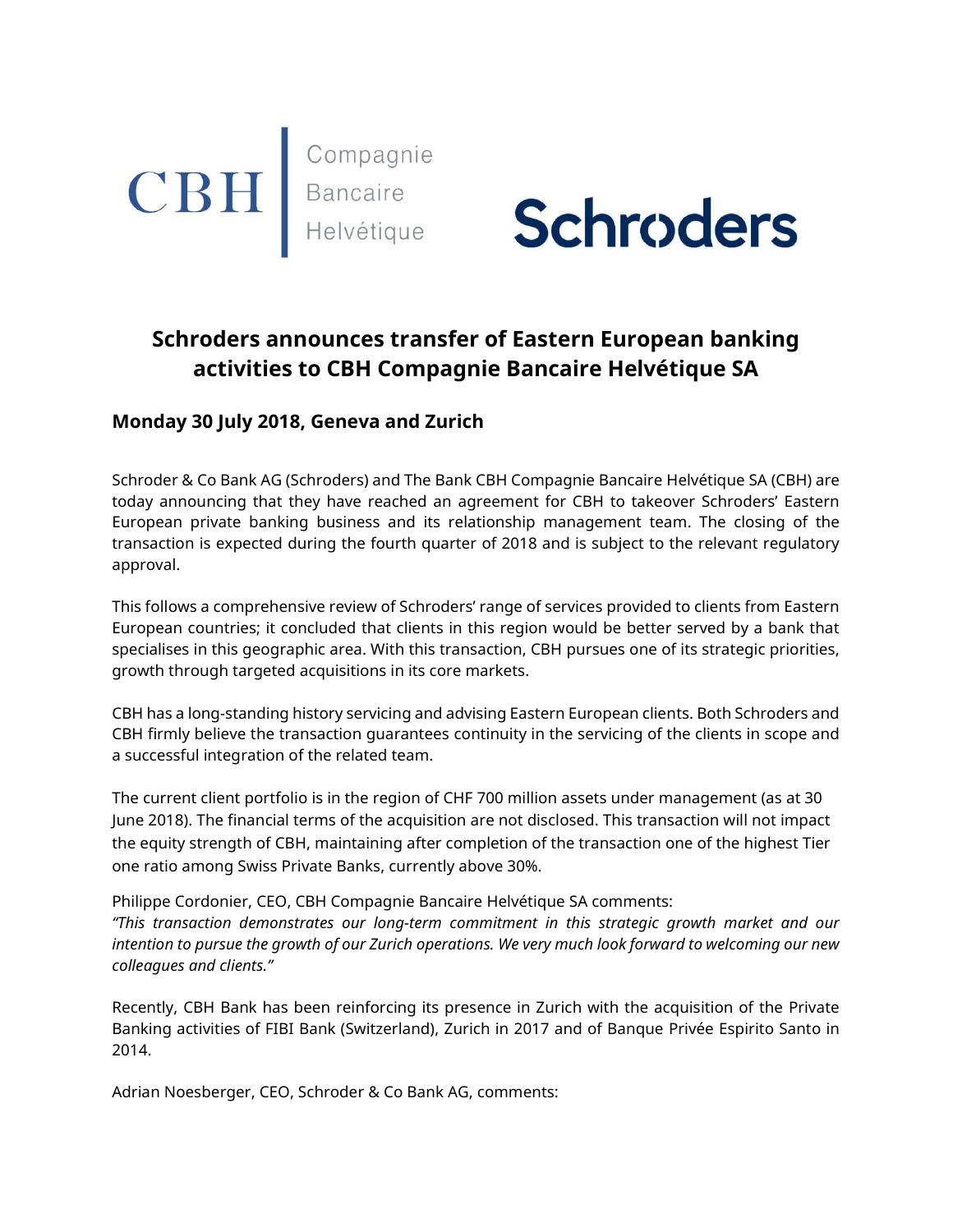"We are confident that CBH is the ideal partner to continue the trusted relationship with our clients who are transferring. We believe it is important for the team of relationship managers who are exclusively responsible for looking after our Eastern European clients to continue to do this. As such our Eastern European Desk will also transfer to CBH, ensuring continuity and a seamless transition."

Over the past few years, Schroders Wealth Management in Switzerland has been steadily increasing its focus on the onshore market, as well as the UK, Scandinavia, Spain and Middle East markets. The business has hired a number of new relationship managers this year and will continue to strengthen the teams and the service proposition in these markets.

### Note to Editors

#### For further information, please contact:

#### PR Agency in Switzerland acting on behalf of Schroders Wealth Management

Communicators Ralph Spillmann | Managing Partner Simone Frey | M.A. | Account Manager ralph.spillmann@communicators.ch simone.frey@communicators.ch

+41 44 455 56 51 +41 79 514 64 84 | +41 44 455 56 55 |

#### Schroders Corporate Communications

Estelle Bibby | +44 7770 496163 | estelle.bibby@schroders.com

#### CBH Corporate Communications

Stéphane Haefliger | +41 22 839 0242 | shaefliger@cbhbank.com

## About Bank CBH Compagnie Bancaire Helvétique SA

Established in 1975, CBH is a Swiss Private Banking group, headquartered in Geneva dedicated to wealth management and related services for both private and institutional clients. It is owned by an entrepreneurial family and currently employs 200 employees worldwide (mainly Geneva, Zurich, London, Hong Kong, Nassau and Tel Aviv). It is one of the most capitalized Bank in Switzerland (32% Tier one at end 2017) with a strong balance sheet and high liquidity. Asset under management held on behalf of clientele at end of 2017 amount to CHF 8.8 billion. Find out more info at www.cbhbank.com

#### About Schroders

Schroders is a global investment manager with more than 200 years' experience of helping our clients meet their goals, fulfil their ambitions, and prepare for the future. Schroders currently manages CHF 589.2 billion (£449.4 billion)\* and employs over 4,600 people in across six continents.

Schroders is listed on the London Stock Exchange and is a member of the FTSE 100. It also remains in part a family business, with almost half of voting shares held by the Schroder family. Independence